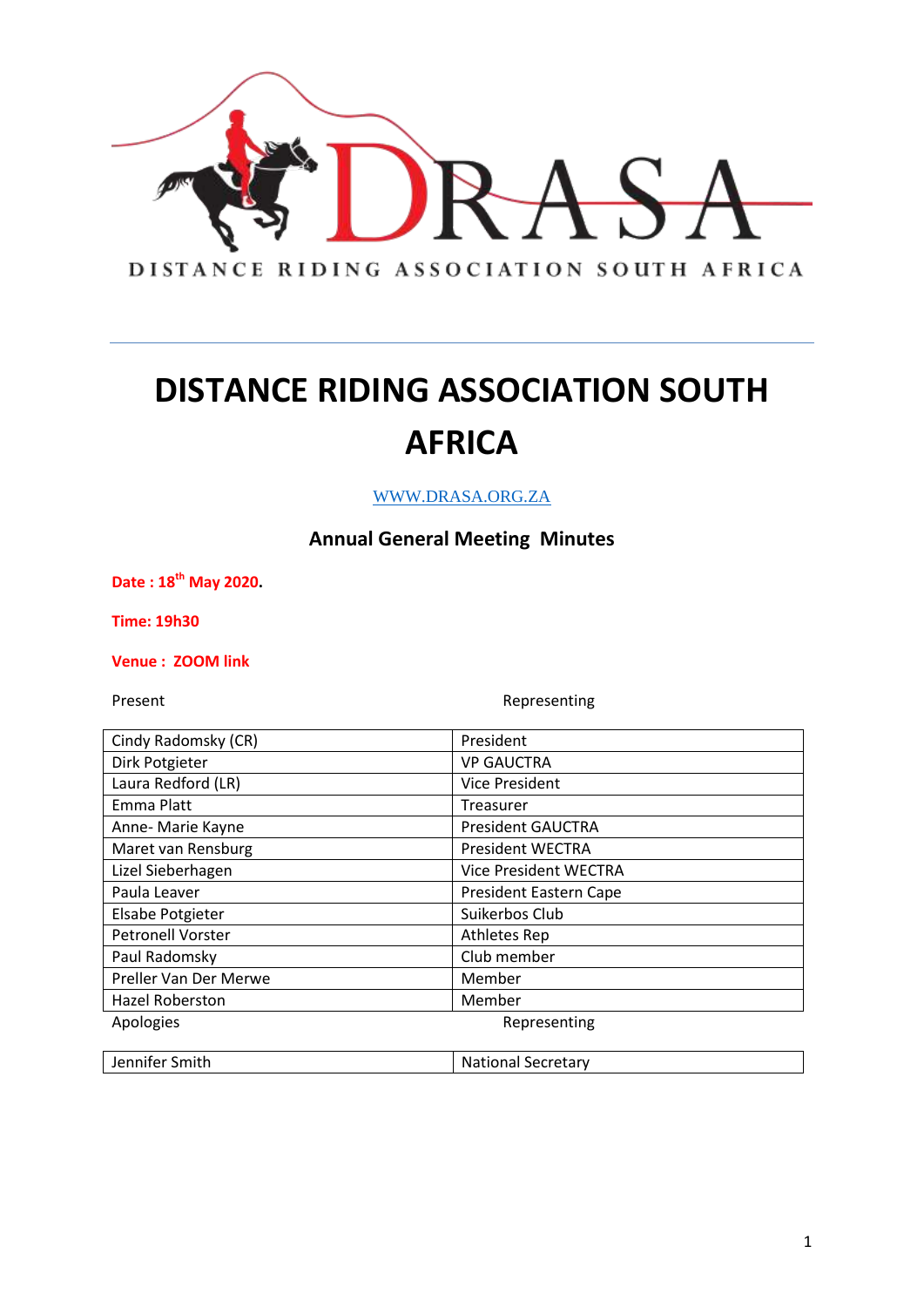

### WWW.DRASA.ORG.ZA

**DRASA SGM 18TH MAY 2020**

### **VENUE : ZOOM( meeting according to email link)**

#### **TIME : 7:30pm**

1. OPENING AND WELCOME

Cindy opened the meeting and welcomed all the committee members, members of provincial councils and guests.

2. APOLOGIES

Jennifer Smith, the national secretary was the only apology

3. CONFIRMATION OF VOTING DELEGATES

Anne-Mare Kayne; Guactra, Maret van Rensburg; Wectra, Paula Lever; Eastern Cape, Full exco except JHS,

Full quorum available

4. READ NOTICE OF MEETING

Notice of meeting was sent out on 16<sup>th</sup> April, indicating meeting of SGM followed by AGM. Accepted by meeting.

5. ACCEPTANCE OF CONSTITUTION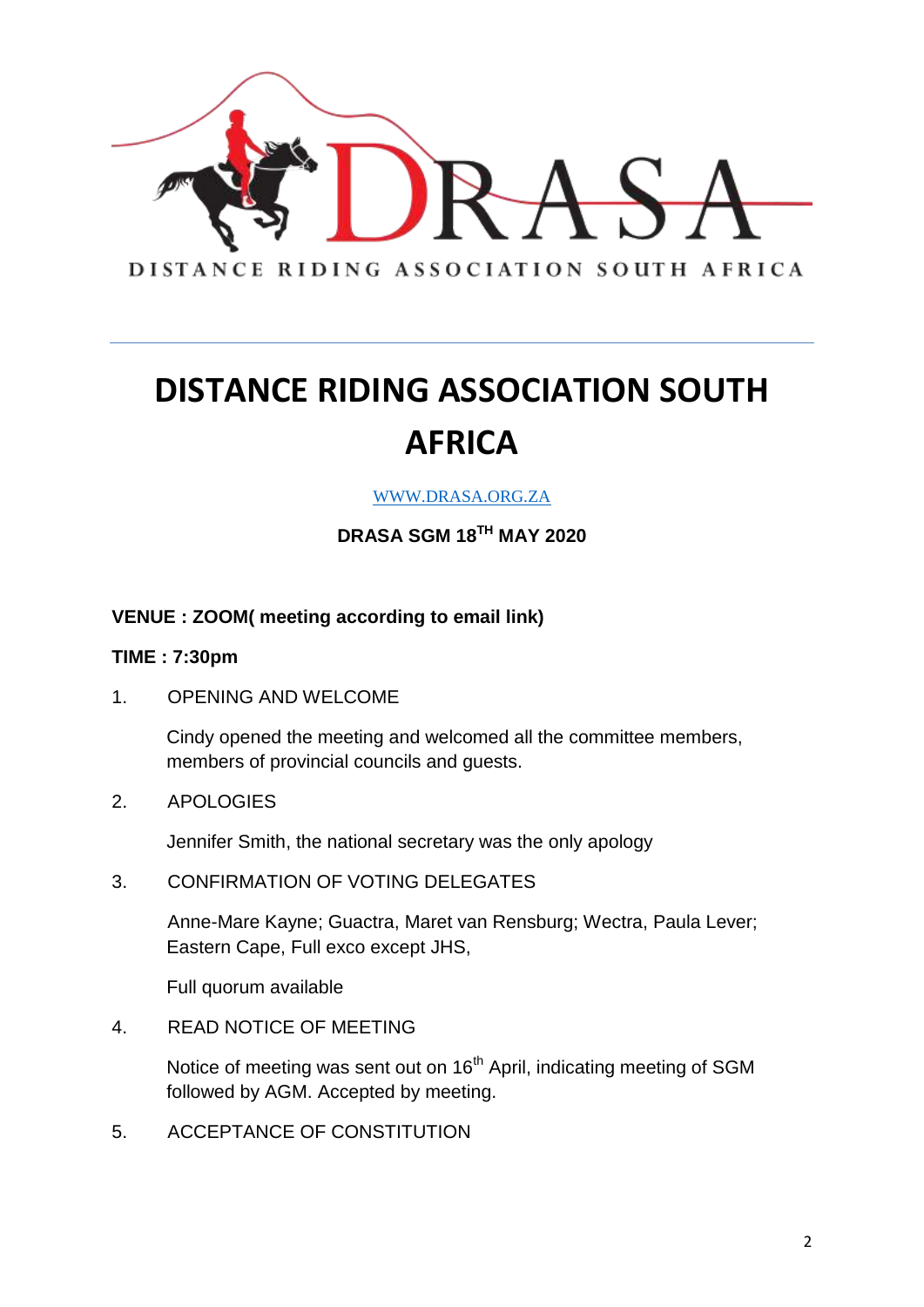

### WWW.DRASA.ORG.ZA

Cindy asked if everyone had had an opportunity to view constitution, and asked for feedback. No objections were lodged. Unanimous acceptance of Constitution. Copies will be signed post meeting. Will allow for digital meetings post Covid19.

6. CLOSURE OF SGM

SGM closed

### **AGENDA**

### **DRASA AGM 18TH MAY 2020**

### **VENUE: ZOOM (meeting according to email link)**

### **TIME: DIRECTLY AFTER SGM**

1. PRESIDENT'S REPORT

Cindy read President's report. Available on website.

2. MOTIONS AS PRESENTED IN SEPARATE ANNEXURE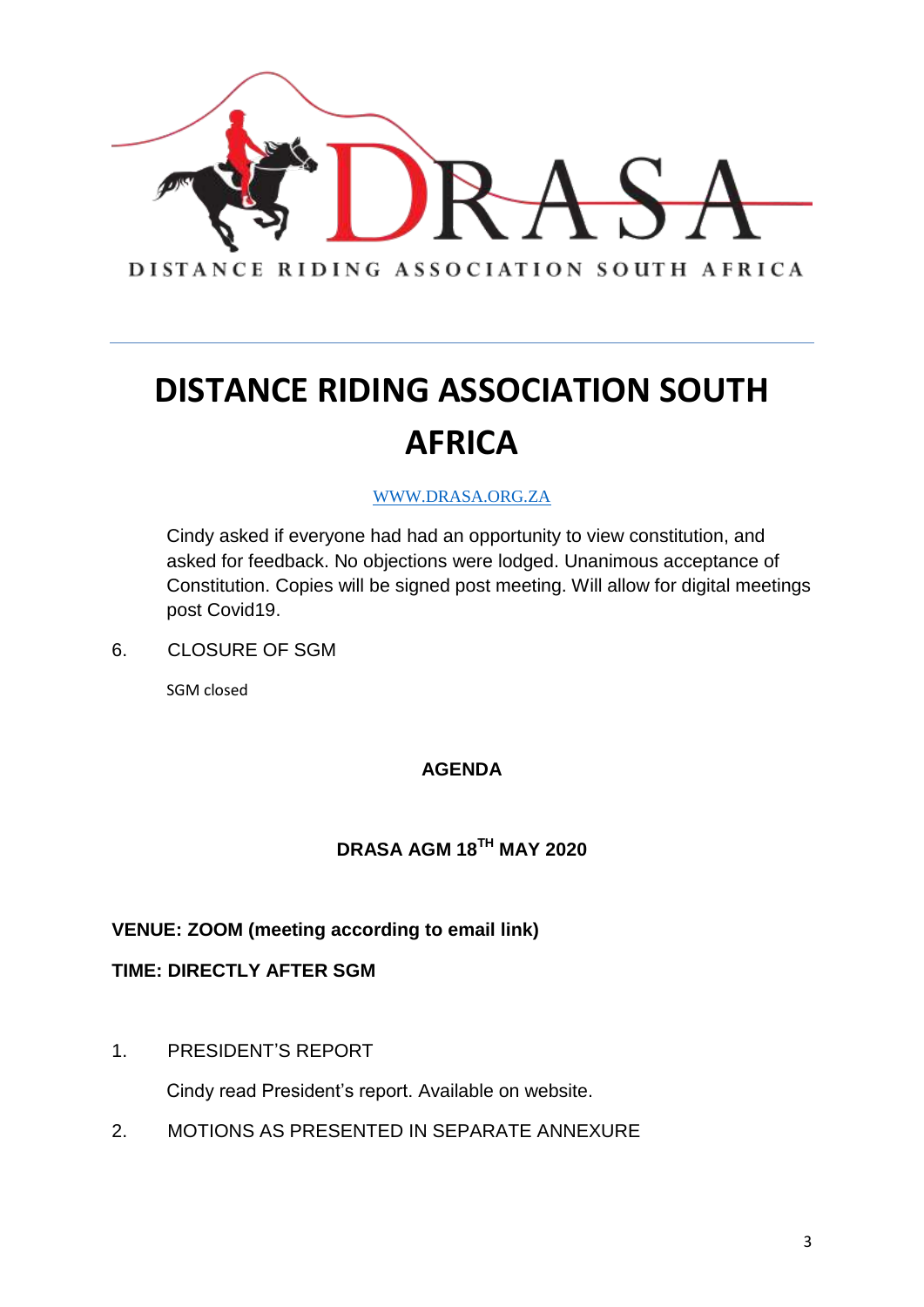

#### WWW.DRASA.ORG.ZA

Cindy requested all mandates be forwarded to her by email. Cindy discussed each motion in detail and then asked for the vote. The results are set out below:

VOTING ON MOTIONS 1 - 10

#### **Motion 1**: **New Constitution**

Accepted and to be sent out to be signed by Exco - Yes - unanimous

#### **Motion 2**: **Club structure and Responsibilities**

1. Send new and annual Club re-affiliation form (including all compulsory attachments) with SLA to Provincial Council - Yes (unanimous)

2. Administer membership of Club for events, mandates , provincial council and National Council and Exco directives and communications to club members – Yes (unanimous)

3. Organise events - calendar, sanction forms to Provincial Council – Yes (unanimous)

#### **Motion 4**: **Provincial Council Structure and Responsibilities**

- 1. Handle Club affiliations, check and forward to National Yes (unanimous)
- 2. Check and approve Event Sanctions and forward to National Yes (unanimous)

3.Administer and forward to Head Judges and Head Vet and National all Event post ride reports - Yes (unanimous)

4. Control and forward annual calendar to National to be finalised by Mid-January (Don't need to include all details, just prelim dates and venues) in order to indicate what is planned, and then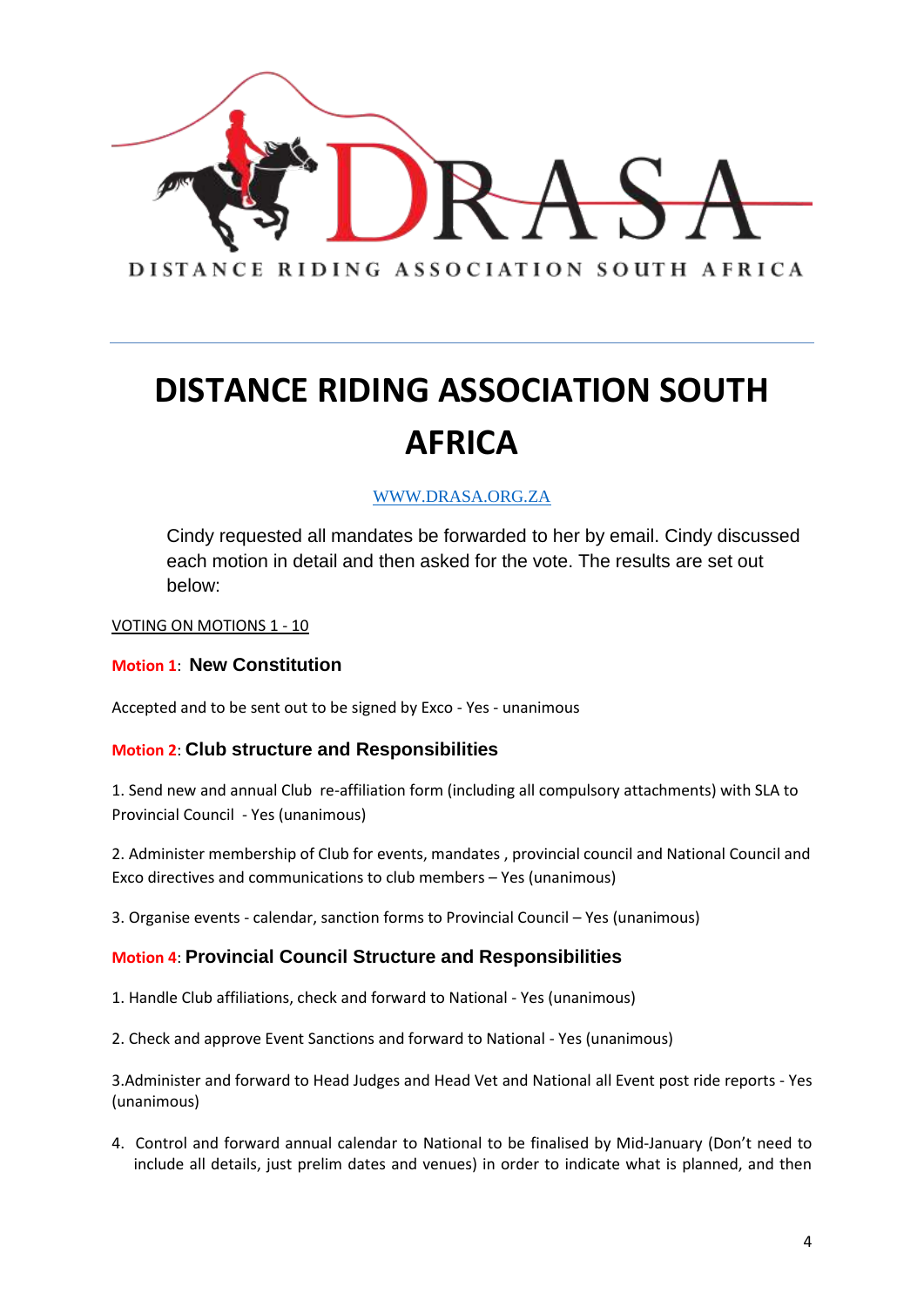

#### WWW.DRASA.ORG.ZA

get feedback from member clubs etc.. Each province should take account of the ERASA dates as we use similar resources. - Yes (unanimous)

- 5. Provincial, District Colours and Team selections Yes (unanimous)
- 6. Handle Disciplinary and disputes with notification to and assistance of National. If it is a member of an Exco, the province still has to deal with the investigation using a judicial council, preferably someone with some sort of legal experience. Then it is brought to National for assistance if Provincial is unable to deal with it. - Yes (unanimous)
- 7. Control and Promote DRASA Club, District and Provincial Events. This is in terms of marketing, finding venues etc.. These can be delegated - Yes (unanimous)
- 8 . Disseminate and Administer all mandates, communications and Directives from National Exco and Council. - Yes (unanimous)
- 9. Update and forward all Provincial documentation timeously (constitutions, logos, reports, club affiliations) - Yes (unanimous)
- 10. Update list of Provincial Officials to National Yes (unanimous)

#### **Motion 5**: **Time Keeping/Scoring**

- 1. Software licenced to DRASA, to be sent to Clubs or Province to be controlled and trained. Yes (unanimous)
	- a. Petronell indicated that they have been training within the club as opposed to at a provincial level. They've purchased the hardware required and would like to acquire the software.
	- b. Cindy indicated that it is fine at either a provincial or club level, but it must be done through an approval process, and there must be officially appointed time keepers. It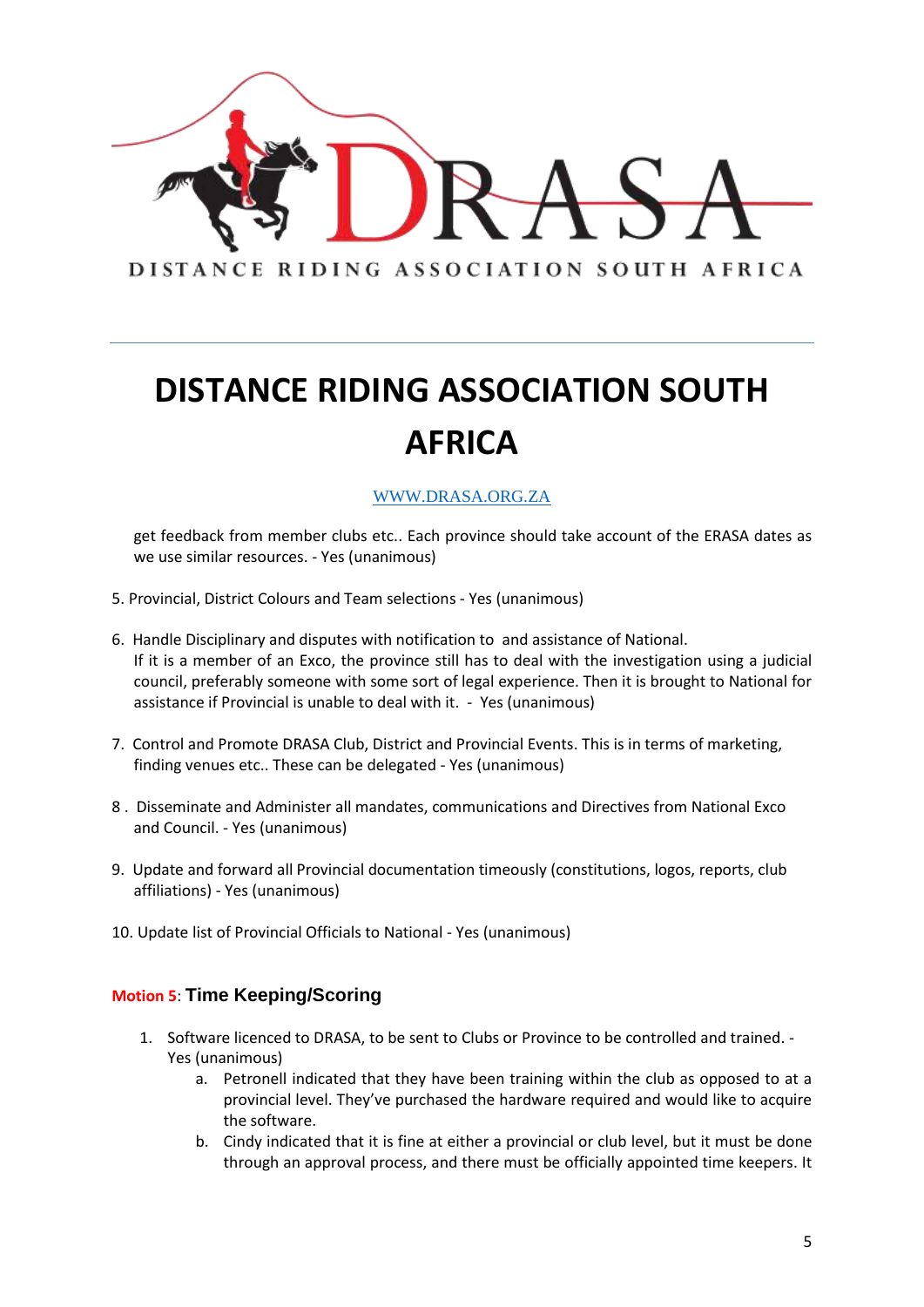

#### WWW.DRASA.ORG.ZA

is difficult to have a centralised person as a head time keeper due to the distances involved in some provinces.

- c. Maret requested that it would need to be in the hands of someone at either club or provincial level. Cindy indicated that Alan would need to do training of each elected person.
- d. Petronel requested that the trained timekeeper sign a NDA in order to retain the confidentiality of the time keeping system.
- e. Cindy indicated that they will develop a licencing agreement to be signed by the trained time keepers.
- 2. List of approved and trained Timekeepers on National website at all times Yes (unanimous)
- 3. Standardised maximum Fee set by National for trained time keeper, but fee for Club member doing timekeeping negotiable by Club - Yes (unanimous)
- 4. Timekeeping equipment (small printer and/or scanner) to be held centrally at Province or Clubs to be decided by Provincial Council - Yes (unanimous)

#### **Motion 6**: **National Championships**

- 1. Season ends June 2020 and awards for this season held via Zoom or Facebook Yes (unanimous)
	- a. Cindy raised the issue of awards.
	- b. It was suggested that awards are made public on facebook.
	- c. Petronell suggested a photo award and include the award which can be digitally sent.
	- d. Cindy is collecting floating trophies for when we are able to meet physically again, to be handed out at ceremonies.
	- e. CR proposes that we do facebook recognition this year, and possibly include discounts on a ride or membership as part of the award. – Yes (unanimous)
	- f. Emma recommended certificates as well, which was Agreed.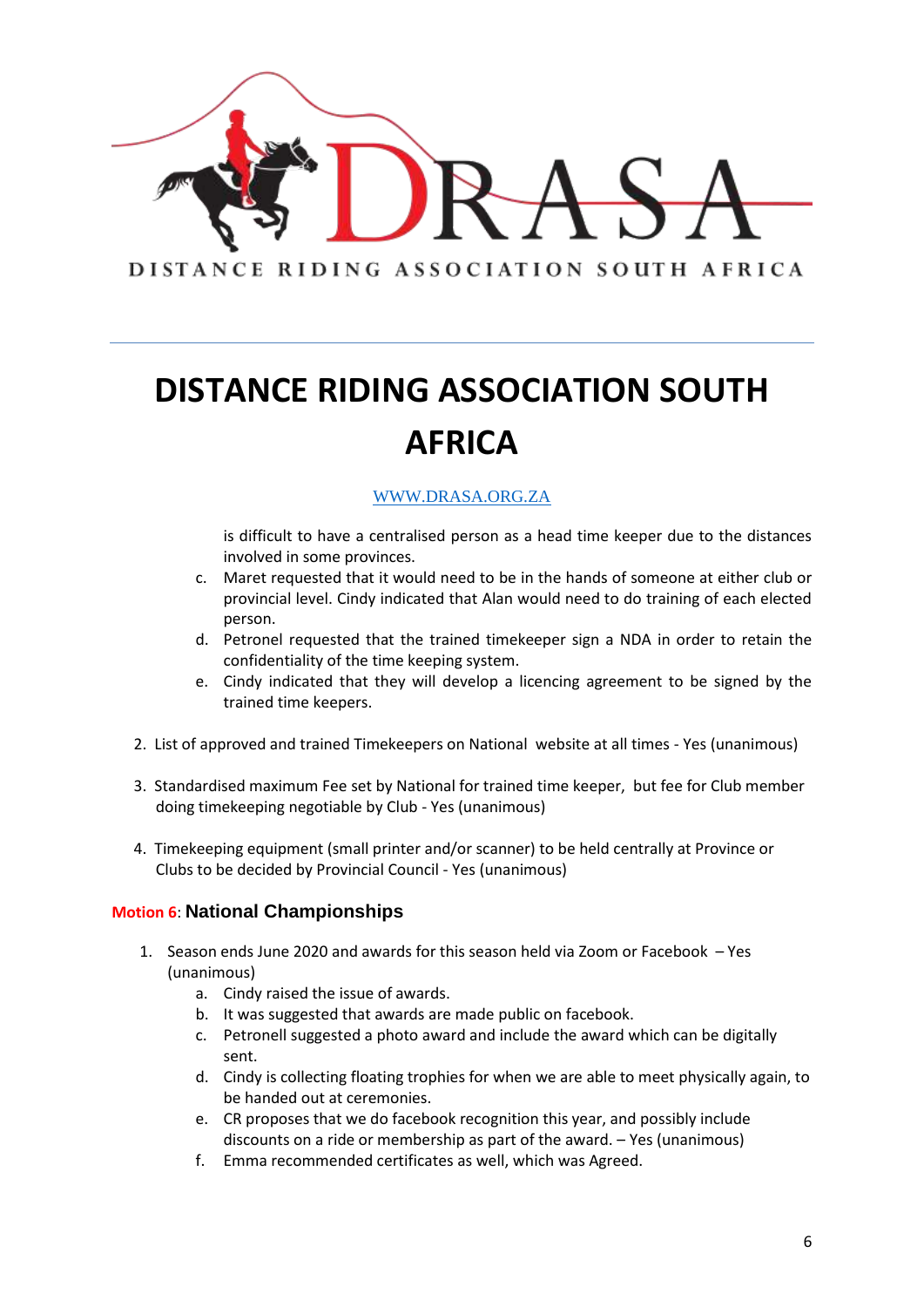

#### WWW.DRASA.ORG.ZA

- g. Various other suggestions were made which will be followed up in email and Whatsapp discussions amongst Exco and Council members.
- 2. New season starts June 2020 until May 2021 Yes (unanimous)
	- 2. National Champs can be virtual or central venue depending on Covid19 as at next year, as voted on by Council, when decision can be made – Carry over
		- a. CR proposed that this motion remains open until there is greater clarity about the Covid situation – Yes (unanimous)
	- 3. National Champs to be organised on Rotational basis by Provinces in conjunction with National? – See decision in (i)
		- a. Paula all yes
		- b. Gauteng Majority No would like to suggest a central venue as rotational nationals are expensive to host, also only members from each province will attend
		- c. Maret (WC) yes
		- d. Emma (EC) yes
		- e. WECTRA yes
		- f. Cindy indicated that it would be the province organising the competition and carrying the costs.
		- g. It was indicated that it takes up to 3 years to set up a suitable club ride and rotating the rides means that the glitches are not ironed out, which then impacts on the reputation of the venue and the sport.
		- h. Moolmanshoek Cindy proposes using this course and asked whether this is where we hold the first Nationals next year. Most comments indicate that there will be a number of issues; it will be expensive, it is a difficult course, new riders will have difficulties with the course. It will not be a course that will inspire the riders, especially as we don't have sufficient experienced riders. Cindy indicated that the 80Km is very difficult, but the 40km has nice footing with some climbs. The second leg is very difficult, goat tracks up vertical cliffs. But we could stick to the flatter ground, which could be considered equal to Suikerbos terrain. 10km and 20km riders will find this more manageable. The 2<sup>nd</sup> leg is 27 Km which could be used for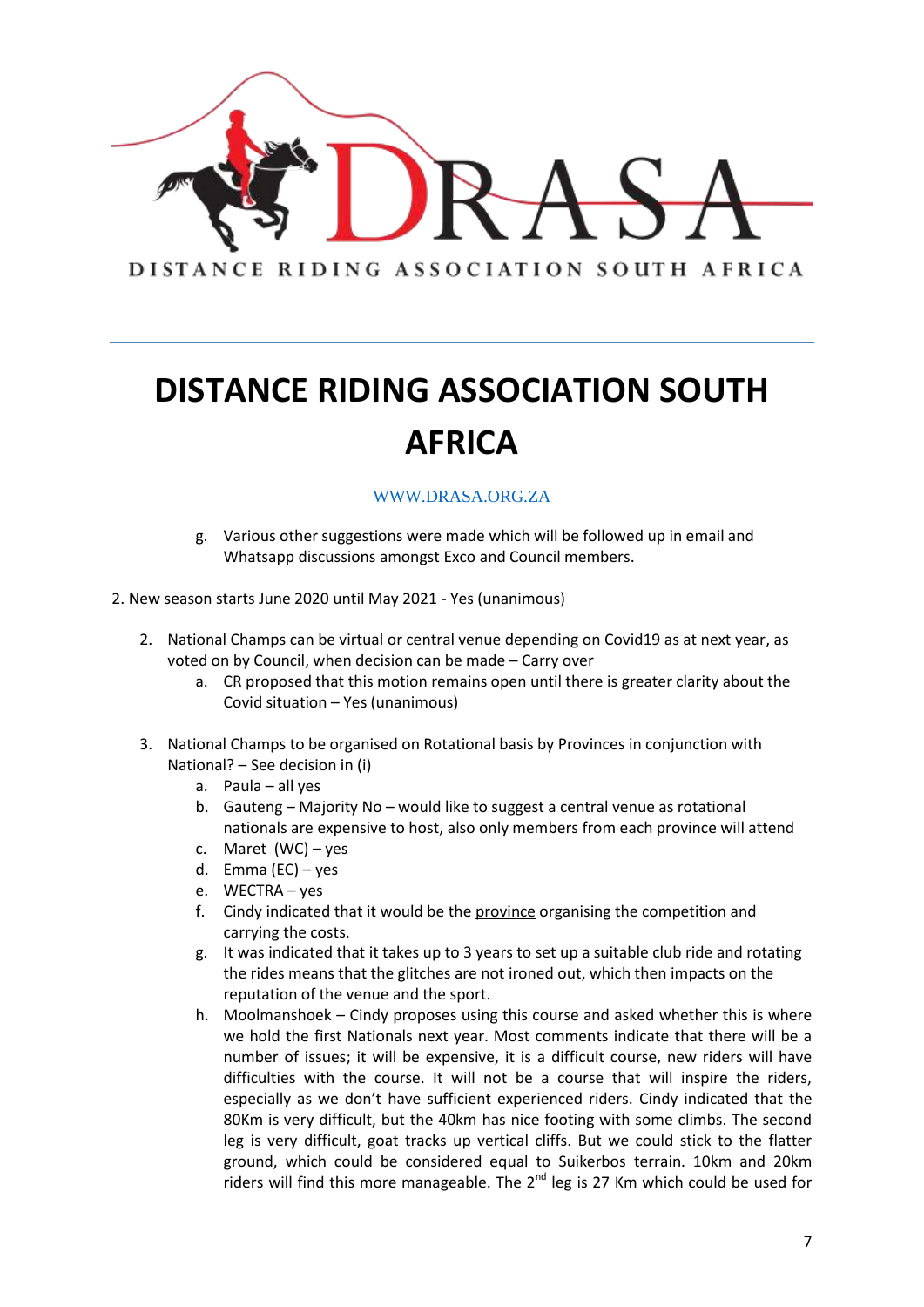

#### WWW.DRASA.ORG.ZA

Summit riders. For 80km rides over 2 days it will be too difficult for the same horse although there is no one who would enter at that level at the moment.

i. CR asked that we agree in principle that our next Nationals will be held at a Central venue for next year. If there are alternatives to Moolmanshoek, then people must propose them. Question : how central Moolmanshoek is to Natal and WC. Perhaps someone can look at Eastern Free State to find the most central venue with sufficiently manageable, yet challenging terrain.

#### **Motion 7**: **Finances**

- 1. Approval of 2019 Financials and Budget 2020 Yes
	- a. Emma reported on the financials, certified by retired Chartered Accountant. Enough money in bank, no regular expenses currently.
	- b. CR reported that the new bank Business account with Nedbank has been opened, Emma has access but CR doesn't yet.
	- c. Budget and fees discussion will happen in November for 2021. Meeting asked to consider levels of fees charged, how provinces will make money, levies at rides, members or clubs etc. to be discussed at AGM in November.
- 2. Appointment of Accountants to certify accounts Completed, no fee charged.
- 3. Provincial Finances and National fees and budget to be on agenda for AGM Nov 2020 Yes

#### **Motion 8**: **Star Grading of Events included**

- 1. Accept the star grading of events in order to cut costs for the season affected by Covid19? yes, accepted
	- a. A few suggestions were raised by Suikerbos Club which will need to included in the system.
	- b. Safety issues were raised, these cannot be compromised in order to reduce costs.
	- c. CR showed her recommended additions to the system.
	- d. Star grading system will be evaluated further by members in order to finalise system